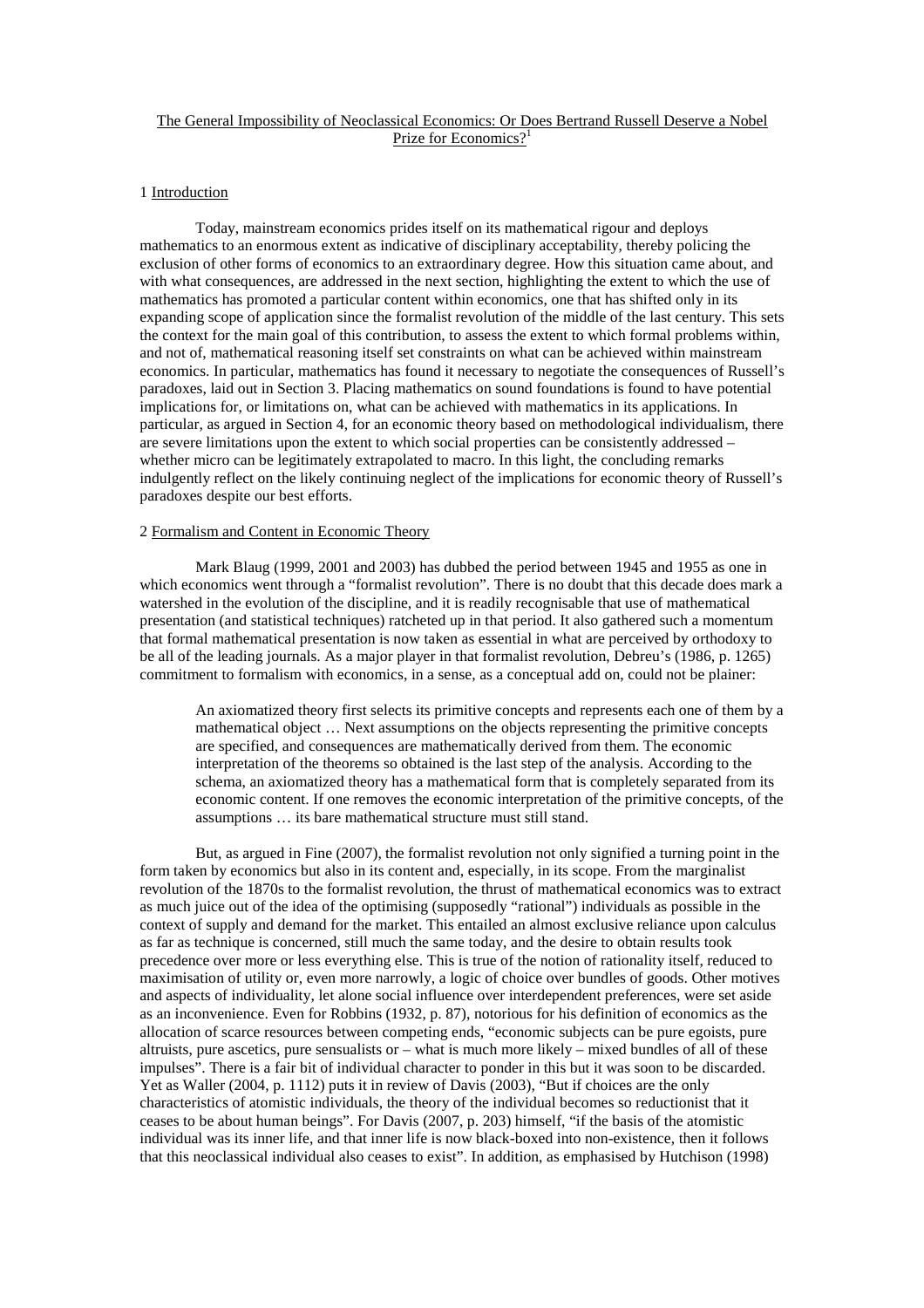around the time and by Lawson (1997) most recently, economic methodology was reduced to deductivism from these reduced axioms of individual economic behaviour.

 Prior to the formalist revolution, the process of establishing these mathematical techniques involved what might be described as an implosion as the explanatory content and scope of application was diminished to the narrowest determinants of supply and demand. This left enormous scope for alternative forms of economics to prosper, not least Keynesian macroeconomics but also a whole range of approaches that would now be dubbed heterodox, then to a degree the orthodoxy of their time although now marginalised within the discipline. In addition, just to establish the technical apparatus associated with the optimising individual, essentially the now ubiquitous utility and production functions, the rise of mathematical methods within economics inevitably withdrew content from, and contact with, the other social sciences whose methods, theories and variables would have undermined the rationality enterprise.

Following the formalist revolution, the scope of application of the technical apparatus began a process of expansions. From a logical point of view, its principles, such as utility maximisation, are universal. So, once established in form and content as lying at the heart of the discipline, it was inevitable that the traditional confinement to (aggregate) supply and demand on the market should be breached. There began a process of colonising the discipline, so much so that Lucas (1987, p. 108) could claim, "the term 'macroeconomic' will simply disappear from use and the modifier 'micro' will be superfluous", cited by Davis (2003, p. 35). And the forward march of microeconomic principles was also extended to other disciplines as the optimising individual became perceived as engaged in pursuit of self-interest across all activities, economic or otherwise. As argued by Fine and Milonakis (2009), such economics imperialism has gone through two phases. The first, with leading representative Gary Becker, perceived all economic and social life as if the consequence of optimising behaviour and as if perfectly markets were present. The second phase still draws upon the idea of economic rationality but with the non-market as the rational response to market imperfections.

In short, economics created a mathematical technical apparatus in order to solve a particular problem of its own making, embracing huge qualifications along the way. These have now been conveniently forgotten in applying the technical apparatus as widely as possible. How, and with what confidence, this is now done is strikingly revealed by Demsetz (1997, p. 1). He opens, "The strong export surplus economics maintains in its trade in ideas and methods with the other social sciences is an important indicator of the success of economics. Not much has been said about the source of this success, but it has been attributed largely to advantages offered to other social sciences by the economics tool kit … The emphasis here is on the broad scope of the phenomena that can be explained by our tool kit", emphases added. Further, he continues by boasting of the achievements of the discipline, "Economics may be judged the more successful social science because it has explained phenomena within its traditional boundaries better than the other social sciences have explained phenomena within their respective traditional boundaries. The primacy of economics may be established in this sense even if economics never influenced the other social sciences", p. 2.

Such sleight of hand in using the economist's hammer to slice, as it were, the social scientist's bread would be impossible but for the orthodox economist's failure to respect knowledge of methodology and history of their own discipline, and to question a false stylised belief that their own practice emulates that of the natural sciences. Thus, significantly, in his defence of orthodoxy, Dasgupta (2002, p. 57) opens by confessing that, "Most economists … have little time for the philosophy of economics as an intellectual discipline. They have even less patience with economic methodology. They prefer instead to *do* economics … There is much to be said for this habit … I know of no contemporary practicing economist whose investigations have been aided by the writings of professional methodologists". Further, neglect of history of economic thought is justified by reference to the methods of the natural sciences, "You can emerge from your graduate studies in economics without having read any of the classics, or indeed, without having anything other than a vague notion of what the great thinkers of the past had written", for "She reads Ricardo no more than the contemporary physicist reads James Clerk Maxwell", p. 61.<sup>2</sup>

 The corresponding drive to mathematical deductivism in principle, and its particular content in practice, can be seen to be a reflection of one side of Polanyi's double movement in the rise of capitalism, disembedding homo economicus from society. Significantly, it is the rise of capitalism that prompted social theorists from Weber through Marshall, Schumpeter, Parsons and Polanyi to accept the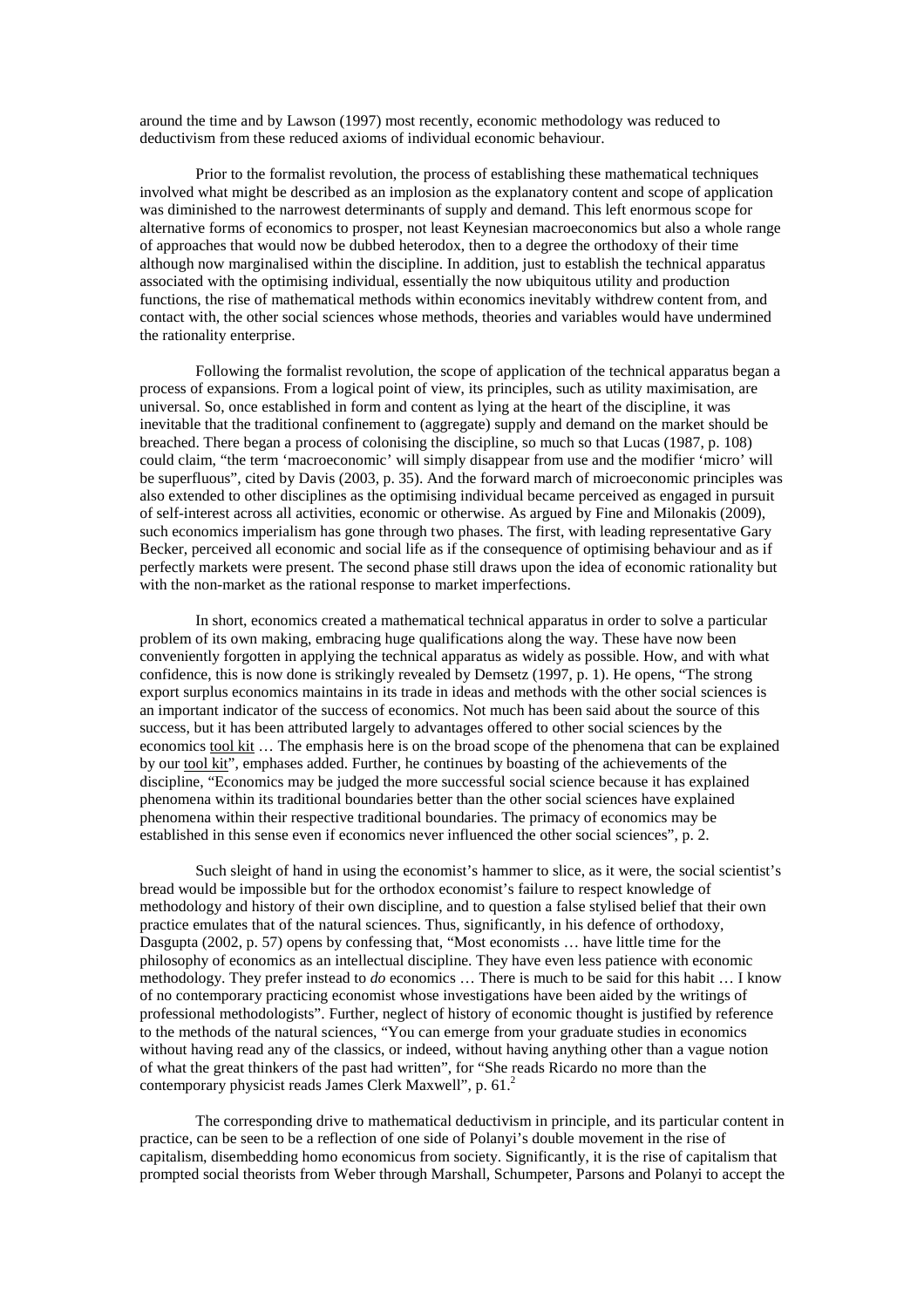creation of an alienated economic self-interest as a social driving force, appropriately to be isolated and studied on the basis of methodological individualism (in contrast, for example, to the evolutionary and institutional schools of economic thought associated with Veblen). But each, if in a different way and to a different extent, denied that such economic analysis could exhaust economics let alone social science. For Parsons, for example, sociology was to be distinguished from economics by its method and not by its subject matter. And with the subsequent rise of economics imperialism following the formalist revolution within economics, Polanyi's double movement is unconsciously parodied by reembedding the social within the economic. In addition, the isolated project of extracting the technical implications of economic rationality was wedded to the more widespread emergence of modernism and analytical philosophy, in which as much thought and reason as possible is reduced to formal mathematics, thereby creating a dualism between the rational and the irrational (the artistic and the cultural for example). But, as a precondition, the same principle applied to mathematics itself. Could it be reduced to a coherent axiomatic and deductive system as the basis for its application to the natural or social worlds? Such was the problem posed for analytical philosophy in general and for the philosophical foundations of mathematics in particular, with Bertrand Russell to the fore.

### 3 Russell's Paradoxes

In 1950, Bertrand Russell was awarded the Nobel Prize for Literature. He might more appropriately have been honoured with the Prize for Peace, given his ardent commitment to the Campaign for Nuclear Disarmament. Yet, intellectually, his greatest contribution has been in philosophy for which there is no Nobel Prize. In particular, he is remembered for his paradoxes and their implications for the logical foundations of mathematics.

 The purpose of this contribution is to examine the implications of Russell's paradoxes for economic theory. It has, after all, become highly mathematised. And, not surprisingly, there has been considerable debate over the appropriate contribution that mathematics can make to economic theory, especially from those adopting an increasingly marginalised heterodox position.<sup>3</sup> Criticism of mathematical methods has been heavily concerned with whether their application to economics imposes limitations on the scope and content of theory or whether it is, or can be, purely a facilitating device for clarity and rigour. For Marshall, followed by Keynes, for example, mathematics served at most as an aid to clear thinking and not as a model or representation of the real world. Subsequently, focus of debate has been on the axiomatics and formalism of mainstream economics, as realised in its reliance upon the deductive method, together with its increasing reliance upon mathematical modes of rhetoric and a particular set of technical assumptions, Backhouse (1998). By complete contrast, attention here is focused on the almost neglected issue of the inner limitations of mathematics itself as a deductive method, prior to its application to economics, and the implications of these intrinsic limitations for economic theory.

This is where Russell's paradoxes are relevant.<sup>4</sup> For, whatever the merits of mathematics in its application to economics, these are pre-conditioned by the limits of mathematics itself as a logical system, a matter that has tended to be entirely overlooked in the (methodology of) economics literature.<sup>5</sup> Thus, there are problems, or limitations, within as well as of deductivism even as a mathematical method.

 The most popular form in which Russell's paradoxes are known is through the following proposition: "the ship's barber shaves all those on board who do not shave themselves". The conundrum is that if the barber shaves himself, it follows that he does not, and vice-versa. The proposition would appear to be self-contradictory.

 It is now generally accepted that this paradox is mere word play, a trick of language. The paradox can be resolved by denying the existence of such a barber, just as we can easily construct an inconsistency by assuming both A and not A. But Russell's paradoxes in set-theoretic terms are more challenging. Let *S* be the set of sets that do not belong to themselves. Then if *S* does belong to itself, it does not, and vice-versa. Inconsistency arises once more. To resolve it barber-wise would be to require that the set S does not exist, not a matter of semantics but a genuine limitation on our freedom to define the existence of sets.

 One way of interpreting this conundrum, standard within mathematical logic, is in terms of an incompatibility between two different ways of defining sets. Sets can be defined in terms of their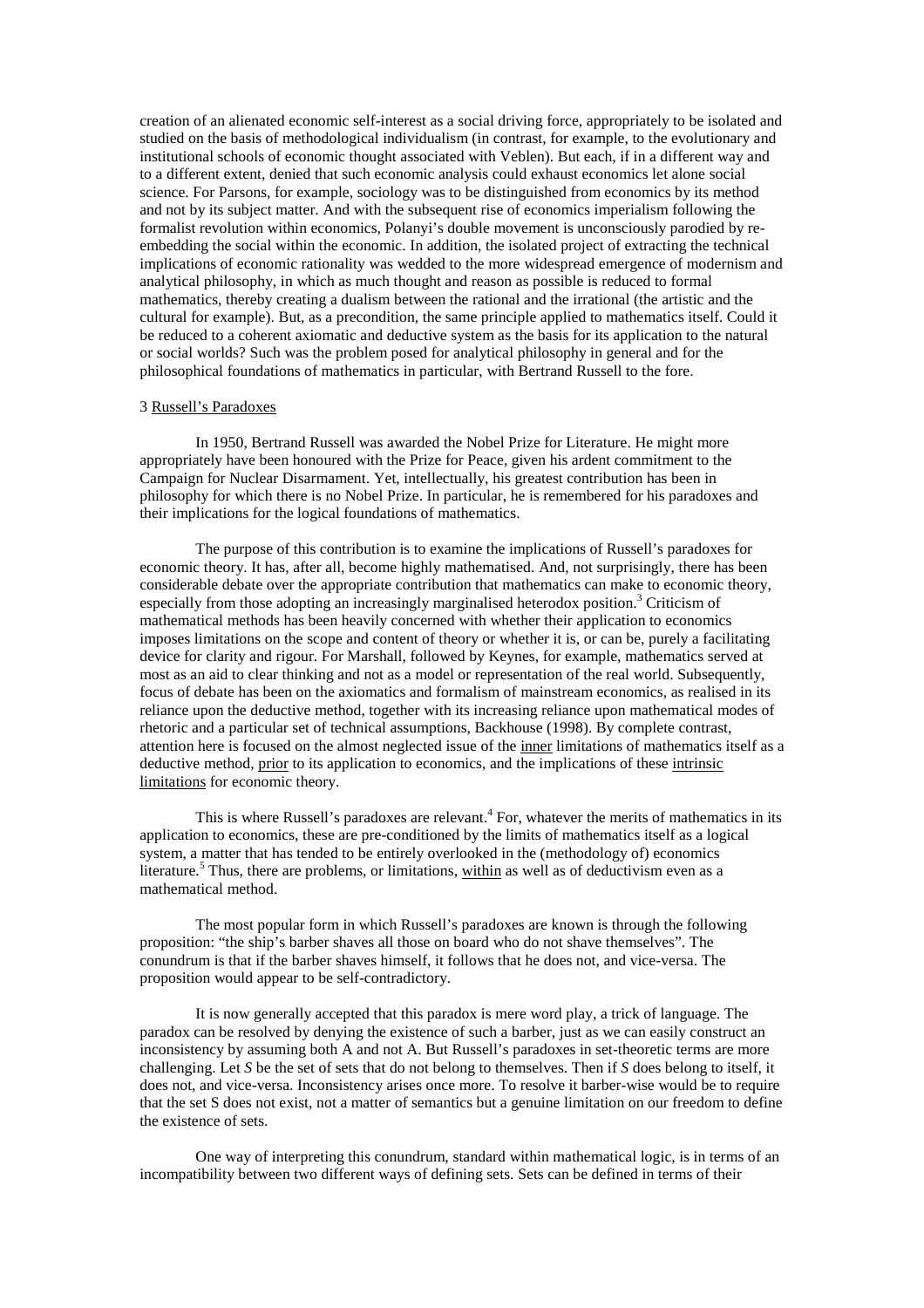properties or sets can be defined by the individual elements they contain – greenness, for example, as a property, as opposed to collecting objects together that happen to be green. As each of Russell's paradoxes demonstrates, these two approaches are incompatible. We can define whom the barber shaves in terms of individuals or in terms of (not) shaving but not both. And we can define sets by their members or by their properties (belonging to or not) but not both without limit for risk of inconsistency.

Thus, an immediate way out of the paradoxes is to separate the elemental (what belongs or membership) notion of set from the relational (what property or class) notion. In other words, the paradoxes arise because, contrary to our intuition that these two approaches might be compatible, it is not possible to lump them together as a mutually consistent way of defining sets. As Gödel (1983, p. 452) puts it, Russell has the effect of "bringing to light the amazing fact that our logical intuitions (i.e., intuitions concerning such notions as: truth, concept, being, class, etc.) are self-contradictory". In short, mathematics itself does not allow us a free hand in the formation of "sets", by free use of both elemental membership and relational property.

This, then, raises the question of exactly how far we can go in extending the elemental/individual/membership definition of sets to incorporate the relational/properties/class definition without re-introducing Russell's paradoxes, or vice-versa. Gödel points out that Russell saw resolution in "two possible directions … which he called the zig-zag theory and the theory of limitations of size, respectively, and which might perhaps more significantly be called the intensional and the extensional theory. The second one would make the existence of a class or concept depend on the extension of the propositional function (requiring that it be not too big), the first one on its content or meaning (requiring a certain kind of 'simplicity', the precise formulation of which would be the problem)", p. 452/3. Put more simply, we do not allow all sets to be defined whether by elements or properties without restriction. This might be done by excluding sets that belong to sets and so consideration of those that do not belong. Thus, "The paradoxes are avoided by the theory of simple types", clarified in a footnote as, "individuals, properties of individuals, relations between individuals, properties of such relations, etc … Mixed types … are excluded", emphasis added. He continues, "That the theory of simple types suffices for avoiding also the epistemological paradoxes is shown by a closer analysis of these", p. 455. A weaker solution, due to Zermelo, would be that, "the sets are split up into 'levels' in such a manner that only sets of lower levels can be elements of sets of higher levels", p. 459.

 This way of proceeding has become known as the iterative (or extensional) concept of set as opposed to the intensional. As Wang (1983, p. 537) suggests:

The iterative concept of set is of course quite different from the dichotomy concept which regards each set as obtained by dividing the totality of all things into two categories (viz. those which have the property and those which do not).

In this light, Wang (1983, p. 541) identifies two different responses to the paradoxes, the "bankruptcy (contradiction) or misunderstanding (error)" theories. For the error approach, sets are perceived not to have been properly understood. Hence, the goal is to "uncover flaws in seemingly correct arguments" by restricting the definition of a set more in conformity to intuition, as for Zermelo and the iterative method, p. 542. For the bankrupts, basic intuition is contradictory and can only be salvaged by ad hoc devices such as Gödel's appeal to Russell's notion of simple types, where mathematical requirements or, more exactly, restrictions are imposed to preclude paradoxes. For Wang, in interpreting Gödel, there is a shift in position from misunderstanding/error to bankruptcy/contradiction corresponding to the shift from the foundations of mathematics to the more general logic of truth, concept, being, class, etc. Mathematics as such requires something like the iterative conception of sets in order to preclude contradictions but without thereby restricting the mathematical properties that are sought. But to impose such restrictions outside mathematics to a more general subject matter would be arbitrary. Indeed, "The full concept of class (truth, concept, being, etc.) is not used in mathematics, and the iterative concept, which is sufficient for mathematics, may or may not be the full concept of class … In relation to logic as opposed to mathematics, Gödel believes that the unsolved difficulties are mainly in connection with the intensional paradoxes (such as the concept of not applying to itself) … In terms of the contrast between bankruptcy and misunderstanding … Gödel's view is that the paradoxes in mathematics, which he identifies with set theory, are due to a misunderstanding, while logic, as far as its true principles are concerned, is bankrupt on account of the intensional paradoxes", p. 537/8.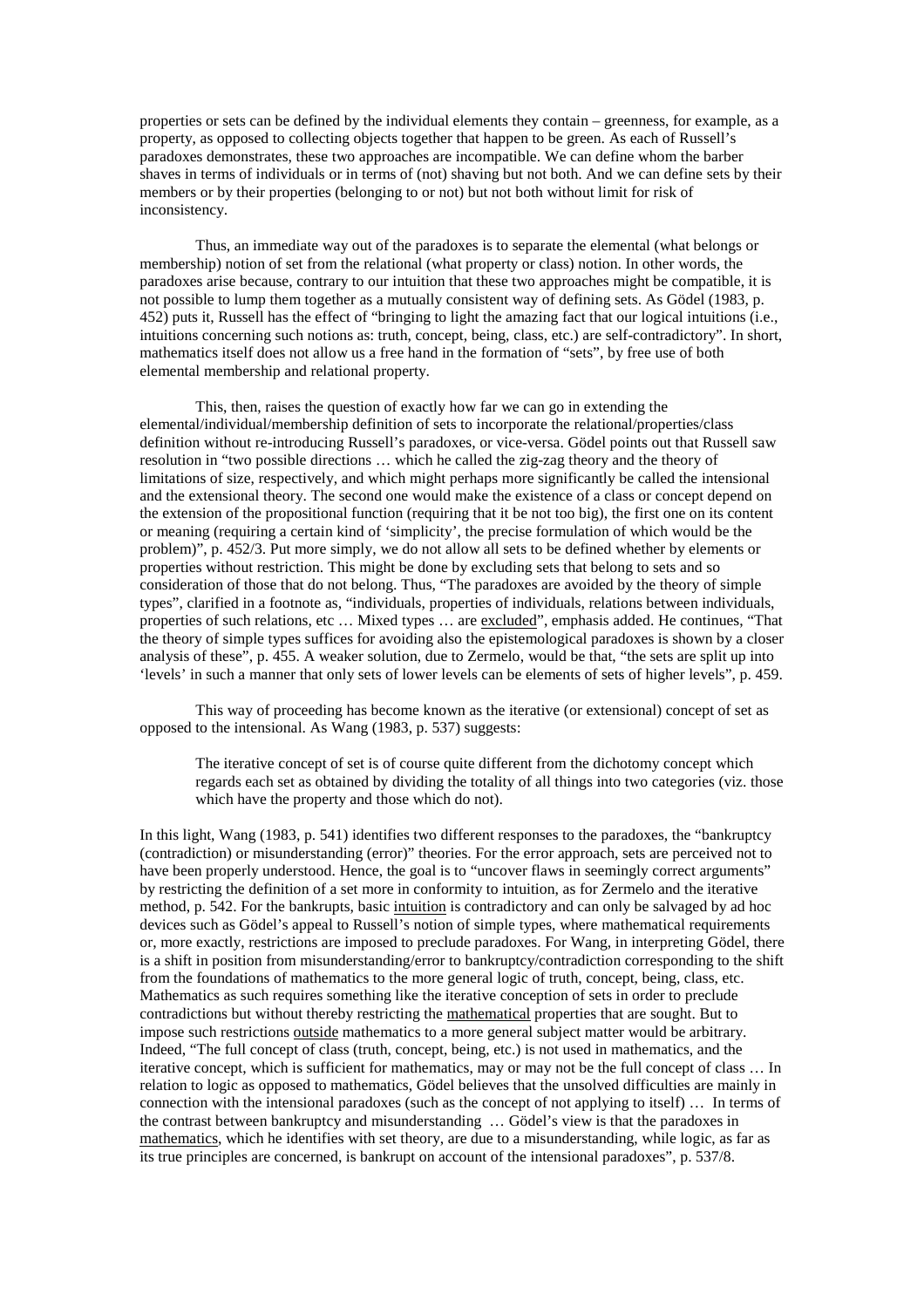Now Benacerraf and Putnam (1983, p. 4) adopt a more tempered tone than the "bankruptcy (contradiction) or misunderstanding (error)" approach of Wang referring, respectively, to reformists and apologists. For them, "Inevitably, the reformers and the apologists rub elbows. But the distinction is a vague one and we should not try to make too much of it". From a formal point of view, both sides need to offer restrictions on set formation in order to avoid contradiction. The issue is whether such restrictions are functional (allowing mathematics without in-built inconsistency), intuitive (apparently reasonable), or appropriate (to the subject matter other than mathematics but to which the mathematics is being applied). But what is clear is that the extensional, iterative (individualistic) approach is only at most demonstrably acceptable for the pure science of mathematics. Once it is extended to other areas, such as truth, concept, being, class, etc, the restrictions needed to provide the foundations for mathematics have neither intuition nor basis. As Boolos (1983, p. 490) puts it, citing Russell (1959, p. 80):

These theories appear to lack motivation that is independent of the paradoxes in the following sense: they are not, as Russell has written, "such as even the cleverest logician would have thought of if he had not known of the contradictions". [Thus] a final and satisfying resolution to the set-theoretical paradoxes cannot be embodied in a theory that blocks their derivation by artificial technical restrictions on the set of axioms that are imposed *only because* paradox would otherwise ensue; these theories survive only though such artificial devices.

Put another way, mathematics can be rescued from the paradoxes by the iterative concept of set. But, there are other ways of resolving the paradoxes, those giving emphasis to the intensional as opposed to the extensional approach for example, each with its own properties and restrictions, Fine, K. (2006). But, in applying mathematics outside of its own immediate domain, the restrictions needed to avoid paradoxes should be specific and appropriate to the object of analysis involved. In a nutshell, underpinning consistency to ensure that  $2+2=4$  is not the same thing as dealing with the conceptual foundations of the natural or the social sciences.

### 4 Implications for Economics

 But it is precisely the application of mathematics to economic theory that is under scrutiny. Does it make sense to limit the formation of sets to some form of iterative concept in the context of economic theory? Or is some other resolution required of Russell's paradoxes? Consider the new institutional economics. In a useful, if necessarily partial, overview of the evolution of the new institutional economics and a survey of its current state of play and prospects, Richter (2005, p. 171), himself the longstanding editor of the Journal of Institutional and Theoretical Economics, appropriately suggests that it is primarily based upon mainstream neo-classical economics:

the foundation stones of the NIE are the same as those of neoclassical economics: methodological individualism and individual rational choice given a set of constraints. However, due to transaction or information costs, information is limited and thus institutions matter.

As will be familiar to all academic economists, this means that the NIE accepts the importance of institutions but seeks to explain them, to endogenise them, albeit on the basis of aggregating over the optimising behaviour of individuals, this behaviour itself potentially modified in light of informational constraints and historically evolved institutions (and possibly other exogenously given motivations and limits on calculation). In short, there is a presumption that something, the institutional, exists independent of, but connected to, individuals. The latter both form the institutional and respond to it.

In this respect, there is a sharp difference with the old institutional economics (and the vast majority of non-rational choice social science) for which the institutional, and the social more generally, make up the analytical starting point. Not surprisingly, mainstream economics has displayed scant respect for such alternatives but has increasingly sought to reconstruct it on the basis of its own methodology, such is the nature of the current phase of "economics imperialism", Field (1979) for an early recognition of this and Fine and Milonakis (2009) for a full discussion. Of course, the new institutional economics displays much more in motivation and content than relying exclusively upon rational choice. As such, it adopts mixed methods around individual and social behaviour. This still leaves open whether these mixes are mutually consistent when fully explored for their logical implications.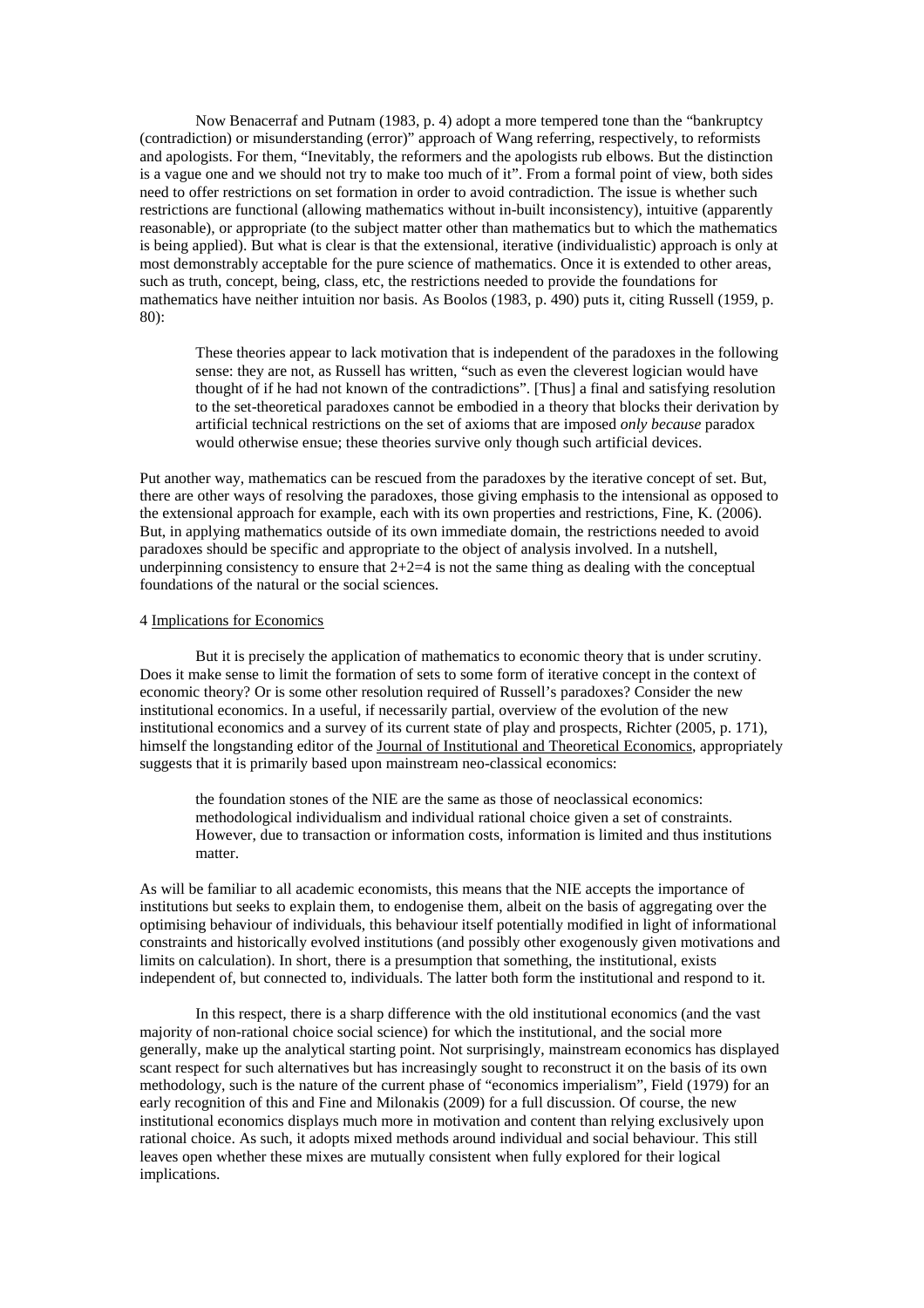Interestingly, if necessarily inadvertently, Benacerraf and Putnam (1983, p. 28) pinpoint precisely the way in which the iterative concept of set parallels that of methodological individualism because, for the former, "there is *some* relation of 'priority' that is transitive, irreflexive, and asymmetrical, and such that the members of any set are always *prior* to the set".<sup>6</sup> That the extensional, in set theory, should prevail over the intensional, has its counterpart in methodological individualism – the elemental individual has priority over the social relational, structural or whatever. In other words, the institutional derives from the priority of the individual over the higher level without total feedback (reflex and symmetry).<sup>7</sup> If the latter are allowed, paradoxes are liable to ensue. Is it possible, however, to formalise this correspondence between the foundations of set theory and (the new) institutional economics?

 At first blush, even a casual perusal of the literature will reveal that there is ambiguity over the definition of what constitutes an institution, in the NIE and more broadly. The reason for this is relatively simple as it is an immediate consequence of an approach based on methodological individualism. Institution becomes a metaphor for all non-individualistic aspects, so it ranges over everything from collective action to ideology. But, putting this aside for the moment, an institution must, at the very least, involve more than one person if only in the limited sense of an individual at least reacting with something, if not necessarily somebody, else. Institutions can, for example, be impersonal, and relate to each other.

 For the sake of simplicity for the moment, assume that society consists of just two people, *a* and *b*. In terms of forming an institution, whether it be mutual respect of property rights or common language or custom, then there is, in the first instance, only one option. This is the institution made up out of membership by both *a* and *b*. This is readily expressed in set-theoretic terms by {*a*, *b*}. Subject to the content of the institution, left unspecified for generality, does this fill out the institutional structure of this elementary society as there are no other sets of individuals other than the individuals themselves  $\{a\}$  and  $\{b\}$ ?

 The answer is no and the reason for this is that both *a* and *b*, as individuals, can relate to the institution  $\{a, b\}$ . This might appear to be fanciful. Why not consider *a*'s or *b*'s relations to  $\{a, b\}$  to be part and parcel of the institution of  $\{a, b\}$  itself? First, there are logical reasons why not – the set  $\{a, b\}$ is distinct from the set  $\{a, \{a, b\}\}\$ or  $\{b, \{a, b\}\}$  and  $\{a, b, \{a, b\}\}$  for that matter. More intuitively,  ${a, b}$  is an institution to which its constituent members *a* and *b* can relate. If the institution  ${a, b}$  is the one of language for example, *a* and *b* do not simply talk to one another, they also relate to the language itself independently of talking to one another. Otherwise, of course, the language could never change, as for it to do so depends upon *a* for example seeking to change  $\{a, b\}$  – or, more exactly, the (here unspecified) institutional content attached to  ${a, b}$ . And the same applies whatever is the institutional substance attached to  $\{a, b\}$ , custom, property rights, ideology, and so on. In any case, more generally than for our two-person society, institutions, *I* and *J* say, also interact with one another to form the higher level institution,  $\{I, J\}$  which, in membership terms, would be made up of a set of sets.

Thus, it would be an impoverished notion of institutions, and of institutional structure as a whole, if the only institutions considered are collections of individuals.<sup>8</sup> For Douglass North, for example, one theory of the state is that it may represent the interests of the monarchy but the institutional structure depends upon how the governed customarily respond to corresponding property rights, ultimately rebelling against them when incentives to do so are strong enough, Fine and Milonakis (2003and 2008) for a critical exposition. If the state and its citizens did not together constitute a higher level institution, the one could never be overthrown by the other whether for reasons of allocative efficiency, shifting property rights, or ideology.

Somewhat differently, Stiglitz (1989, p. 21) asks, "in what does the government have a comparative advantage?", and answers in terms of its distinctiveness as an institution, namely that membership is universal and that the state has powers of compulsion, presumably over its citizens at a higher level than their membership of it alone. In other words, not only is the state embroiled institutionally with its citizens (and, presumably, other lower level institutions), it also has a relationship (of compulsion) to them by parallel with the intensional notion of set. In this case, the institutional structure includes the state and its citizens and the powers of compulsion. This is, in Gödel's term a mixed type and should be ringing alarm bells. But such mixed types are common within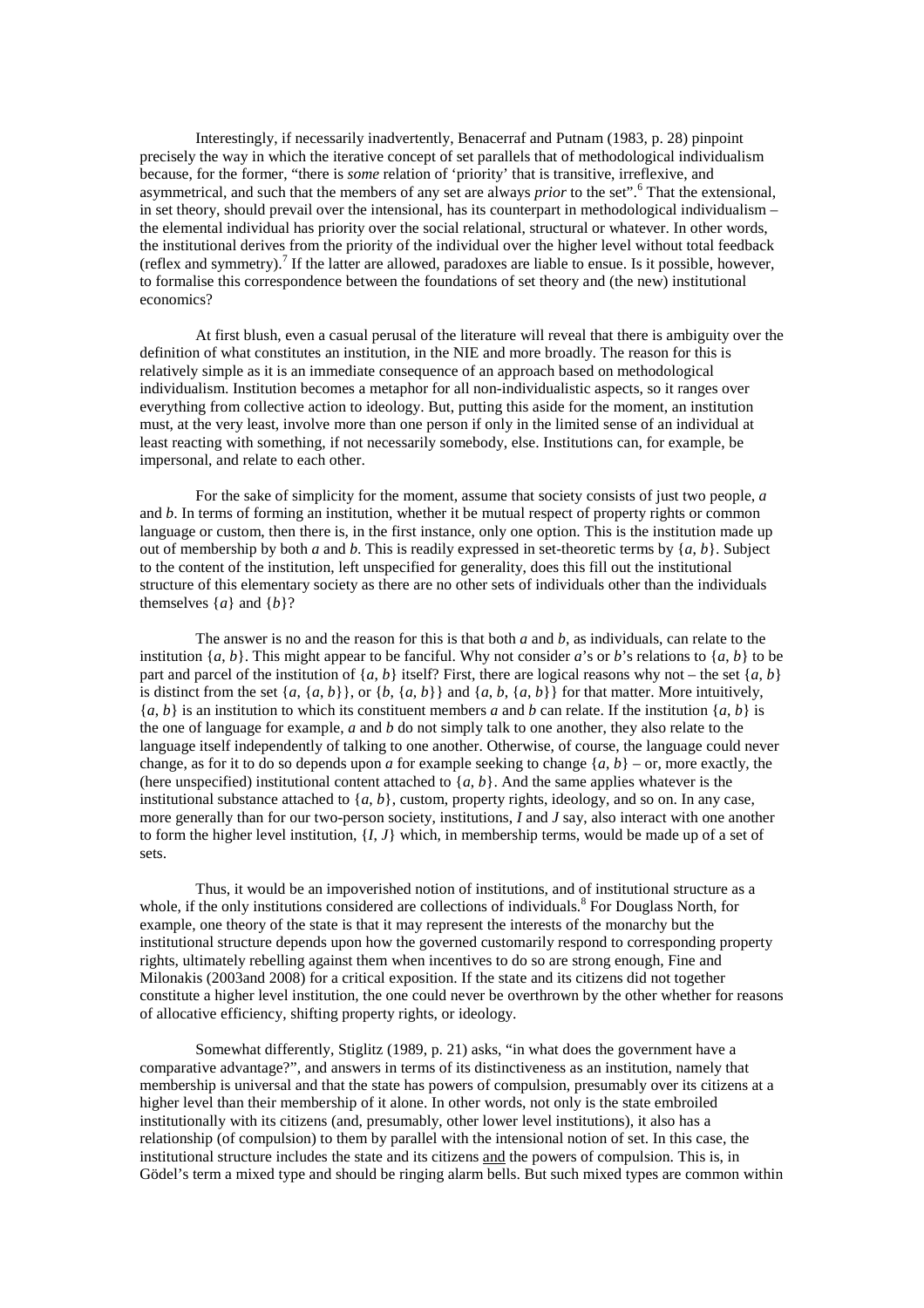institutional economics as theory, and empirics, moves seamlessly between individual members and their behaviour and properties connecting them. In Peck's (2005) terms, it is all a bit "dirty". Nonetheless, once again, it is apparent that the literature does, absolutely correctly, perceive institutions in formal terms as embodying a complex set-theoretic content and not simply sets of individuals.

In this respect, Akerlof's work is particularly illustrative. He moves unquestioningly between social norms and the like and individual conformity to them to a greater or lesser extent. We have both the social and the individual, the extensional and the intensional in set-theoretic terms. There is a presumption that these are consistent with one another. But consider the specific example of (the economics of) identity addressed by Akerlof and Kranton (2000). By appeal to the metaphor of choosing to be red or green, groups (ie sets of individuals) are formed, extensional. But identity is a property, greenness or redness, intensional. Whatever its other merits as a theory of identity (and it falls foul of what the meaning of identity is and how it is constructed and construed), the approach is caught out by Russell's paradox. Perhaps the easiest way to see this is in terms of the set *N* of those who do not have an identity. They do then, of course, have the identity of not having an identity! Be this as it may, individuals surely relate to a property of identity as well as constituting themselves in relation to it.<sup>10</sup> Of course, like the barber, such a non-identity as identity could be excluded. But what other identities are necessarily precluded by constructing them in the individualistic way deployed by Akerlof and Kranton. And why should the individualistic prevail over the relational notion, and why are the two not seen to be potentially incompatible?

But we digress from the point of motivating the more formal idea that the institutional structure of our simple society potentially includes at least the following  $\{a, \{a, b\}\}, \{b, \{a, b\}\}\$  and  ${a, b, {a, b}}$ , together with our two individuals  ${a}$  and  ${b}$ .<sup>11</sup> But we have no reason to stop at this point. The defining characteristic of an institution, or the social more generally, is that it relates to other institutions (and to individuals). Consequently, we can carry on building up institutions indefinitely. Linguists might study our current set of sets just listed, but they might form themselves into a professional institution, and they themselves might be studied by educationalists, governing and funding bodies, and so on. In principle, even on the basis of a two-person society, the potential for institutional structure grows indefinitely. An institution of the sets just listed can form a new institution, similarly with these, and so on …

 At what point do we call this process to a halt as surely we must in order to be practicable, although it should be observed that maximal institutions are liable to be the most powerful, not the most marginal in that they condition all others? For the sake of argument, let *X* be some sort of maximal institution (that might not be unique as in a system of nation-states that can be constituted in different ways in making up the system of nation-states). We might have the abstract notion of the state in mind for example, or ideology, custom or culture. Now if *X* is to have any effect on society, it must interact with other institutions or individuals, with *a* say, just as individuals interact with the state, custom or culture. Otherwise, we do not have an institution as such, only its constituent members, totally disconnected from "society". In other words, (lower level) institutions and individuals have to interact with an institution; otherwise it is an institution in name alone. It follows that  ${X, a}$  is an institution, contradicting the presumption that *X* is maximal.

 In other words, it follows that the institutional structure is boundless. Is this some sort of trick? If I relate to the state, this relationship is a super-state to which I also relate and so on. The problem is that if we both base ourselves on methodological individualism and wish to construct an institutional structure that is distinct from the individuals themselves, that institutional structure does expand without limit. If it did have a limit, an individual could not relate to it without creating a contradiction. And, otherwise, if individuals do not relate to the highest level of institution, it is not clear how that institution could ever change or be replaced. Of course, we could fall back upon the infamous position of Mrs Thatcher, that there is no such thing as society just a collection of individuals (or families). But this would be against the spirit of the NIE which seeks to construct a notion of society distinct from, but built upon, its individuals. In other words, if we try and get, as it were, at the institution "from below", through the aggregate interactions of individuals, and by analogy with the iterative or extensional conception of set, $\frac{12}{2}$  then we are unable to obtain institutions with relational properties without potentially generating inconsistency.

 Does this matter? Consider now a society made up of any number of individuals. As before, an institution is defined by the agents that make up its constituent membership, and who interact with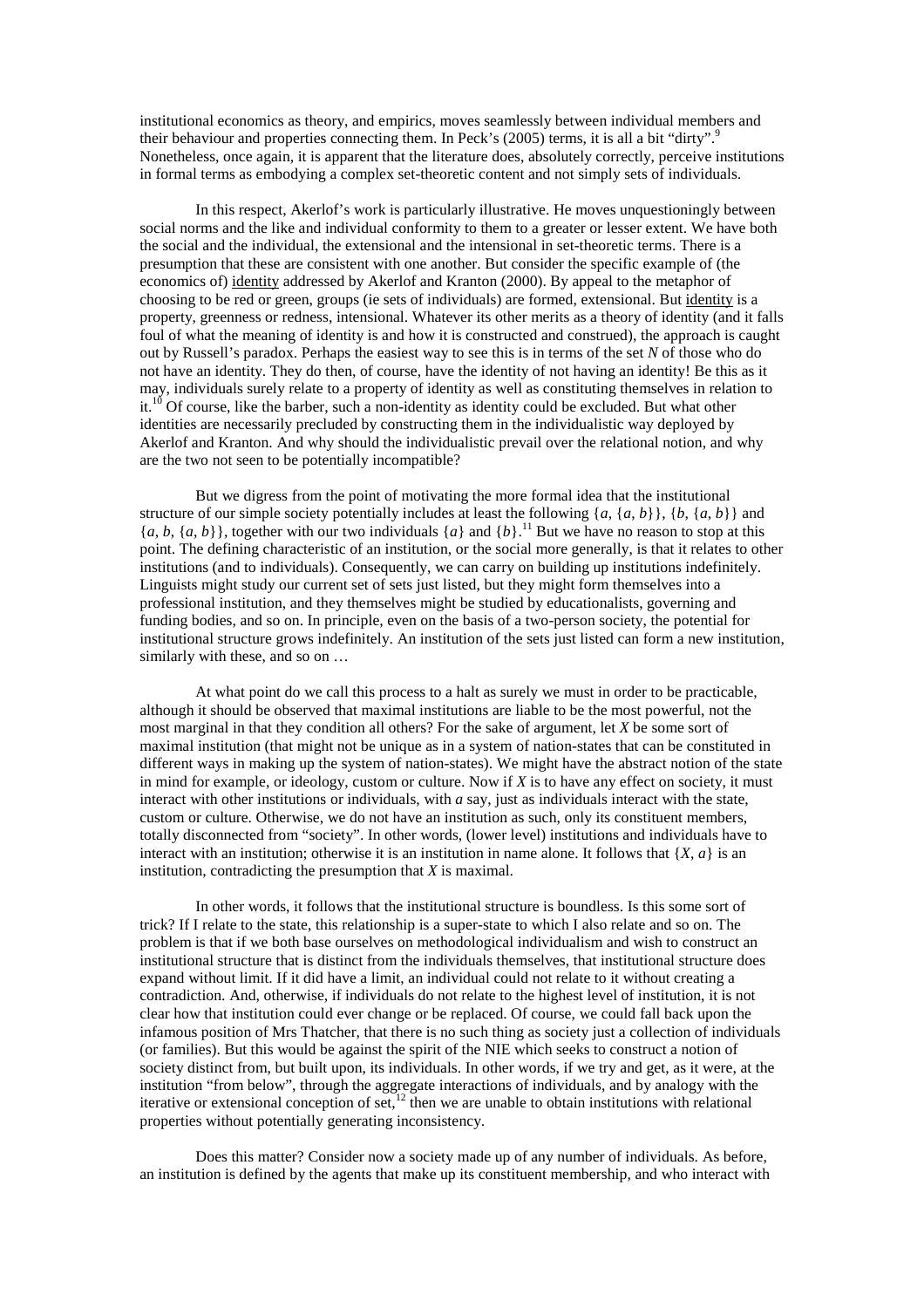one another, with individuals as starting point. Let *I* be a set of institutions a member of which is defined by its not being a constituent member of itself. Formally,  $I = \{i : i \text{ belongs to } i\}$ . Does *I* belong to itself or not? If it does, then *I* is an institution that belongs to an institution (itself) and so it does not belong to *I* by definition. If, however, *I* does not belong to itself, then it does belong to itself. Either way we have an inconsistency. In other words, by allowing all possible institutions to be built up out of constituent elements (or individuals), we create a contradiction in constructing an institution that neither interacts with itself nor does not interact with itself. By analogy with responses to Russell's paradoxes, the extensional and intensional definition of institutions are mutually inconsistent unless subject to restrictions. But it is not clear why we should prohibit certain types of institutions at the outset, even without knowing what they would be, just in order to avoid set-theoretic inconsistency. Nor would it appear to be reasonable, both in principle and in practice within the literature, to resolve this conundrum purely in favour of the extensional approach, thereby denuding the institutional of generic properties as reflected in the notions of custom, ideology, compulsion, culture, identity, and the like.

 As a further, specific example, consider the case of money. This is often thought of as an institution from a variety of perspectives. It involves trust, financial organisations and governance, customary practice, and so on. Money raises two issues – what it is and how does it arise? It is also attached to a social property, as is recognised in the terminology of liquidity. From the perspective of methodological individualism, money arises out of accumulated acts of (potential) exchange. The liquidity of a particular good, *m*, say, is represented by the goods with which it can always exchange  ${g_1, g_2, \ldots g_{n,\ldots}}$ . Typically, money in general is more broadly exchangeable against other goods and so attached to larger sets in this respect, with non-moneys only exchangeable with moneys. As is recognised in the definition of money in practice, some moneys are more liquid than others, and moneys may have different, if overlapping, spheres of exchangeability. Sometimes credit cards will serve where cash will not, and sometimes only cash will do. And, in principle and in practice, some moneys exchange not only against goods but against other moneys, so such moneys are exchangeable against goods and the set of goods that represents the liquidity of other moneys. Thus, some moneys will not only dominate others but also be able to purchase them and not necessarily vice-versa. In this respect, *m1*, say, can be considered to include *m2*, say, in its exchangeability set which is itself representative of an exchangeability set. Once again, the institutional structure of money is comprised of sets of sets and not just sets of goods.

 Now liquidity, as mentioned, is a social property reflecting capacity to purchase and, by the same token, inability to purchase. So application of the notion of liquidity must allow for both liquidity and illiquidity. Accordingly, let *M* be the set of moneys (or goods if you prefer) that are not liquid with themselves. Does *M* belong to itself? If it does, it does not and vice-versa. We have an inconsistency as before. Expressed in terms of the social property of liquidity, if a money is liquid, it can buy anything including its own capacity to purchase. This will contradict any notion of money/liquidity built up out of its constituent or elemental acts of exchangeability, since a "maximal" money will be selfcontradictory, both able and unable to purchase its own capacity. This is not so fanciful as it seems. Is there a banknote that could purchase all other liquidities? We suspect not because it would have to be able to purchase itself and more, and so be more valuable than itself! Or, to put it more mundanely, if I were rich enough (and all logical possibilities need to be allowed), I could purchase the right to issue US dollars, contradicting the dollar as ultimate (or maximal) currency as it were, since I could then create a newer, bigger currency with greater properties of exchangeability. In short, as before, there are three points here that can be made explicit. The first is that generic and individualistic notions of liquidity are mutually inconsistent. When economists of a neoclassical bent talk about assets being more or less liquid, we have to ask them less liquid than what, and they can only answer by excluding certain types of liquidity that have remained unspecified.<sup>13</sup> At least a super money (can purchase anything) must be excluded for the acceptability of a theory of liquidity based on methodological individualism (since it cannot purchase itself and remain super). Second, this exclusion is only a partial solution since we do not know what other sorts of (potentially differing sets of) non-individualistic forms of liquidity need to be excluded on this basis. Third, the mainstream and more proceed oblivious of these inconsistencies and requirements, and simply presume compatibility between individualistic and relational notions.

#### 4 Broader Considerations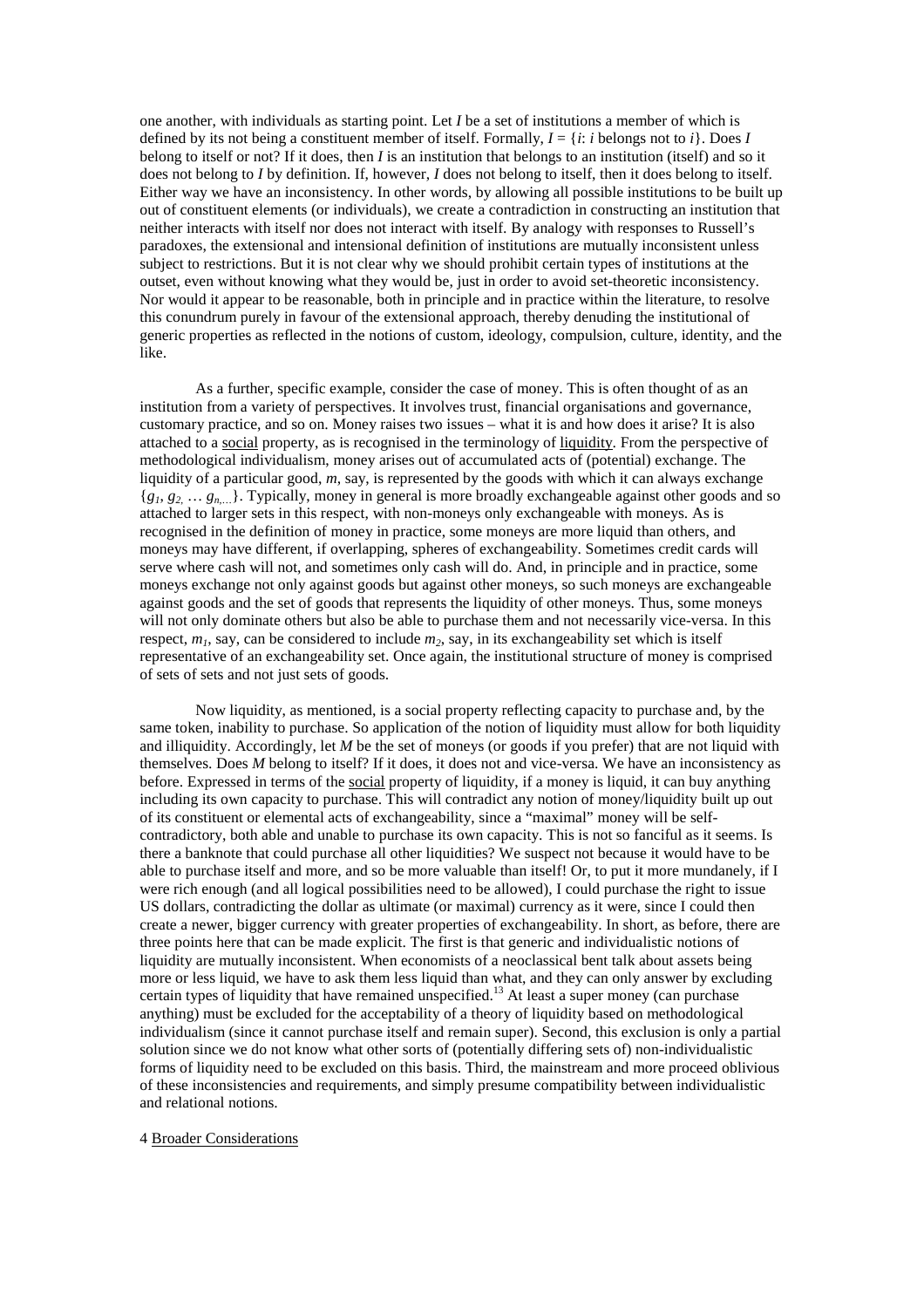The results of the previous discussion are very simple and can be derived formally at least by virtue of a few lines of set theory alone. What comes in addition is offered more by way of background and motivation for what is after all, the loosest and most general definition of an institution (merely those who participate within it). Of course, the mathematical results, as opposed to their institutional interpretation, are not new. Significantly, as seen, the issues concerning the relative merits of individualistic or elemental and holistic or property approaches have themselves been debated within the mathematics and philosophy literature in ways that shed considerable light on the case for and against methodological individualism. Indeed, it is only necessary to make marginal changes to the language used in transposing arguments from the mathematical/philosophy/natural science domain to that of the social sciences.

 In the specific case of institutions, or the social more generally, the iterative or individualistic approach is entirely inappropriate. It would mean that individuals have priority that is irreflexive and asymmetrical, precluding a full portfolio of feedbacks from institutions to those individuals. Or institutions are confined to simple types for which (more or less arbitrary) mixed types are excluded. Or institutions at a higher level cannot interact with those (and individuals) at a lower level. Surely intuition of what comprises an institution would rule out such artificial devices, not least because the cleverest of neoclassical economists would not have thought of them other than in order to rule out contradictions. More generally, if economics confines itself to the iterative conception, equivalent to mathematics as pure science as opposed to its intuitive application to the real world, then it cannot proceed beyond the deductive tautologies or mathematical truths to appropriate knowledge or logic of the economy and its institutions consistently.

 Thus, with Russell's paradoxes translated into institutional terms, we cannot without restriction both have institutions based on methodological individualism and institutions defined by their social properties. This does not mean that methodological individualism is refuted but it does imply that it cannot be extended to address institutions in a way that allows for social properties independent of those individuals. In this sense, Russell's paradoxes offer the conclusion of the general impossibility of the new institutional economics. Institutions cannot be derived that have social properties other than as a collection of individual interactions, unless certain institutional forms are precluded at the outset on the non-institutional grounds of pre-empting mathematical inconsistency. The alternative is to reject the element-based approach, or methodological individualism, and begin with properties, or social relations, independent of their individual elements, that is a systemic or holistic approach. This is, of course, anathema to mainstream economics and offers one explanation, or motivation, for why the implications of Russell's paradoxes for (the new institutional) economics should not have been explored despite the pride of place that mathematics and logic are purported to occupy within the mainstream.

# 5 Concluding Remarks

As misundertandings have arisen in comments on earlier versions of this paper, it makes sense to emphasise what it does not seek to do. It does not seek to resolve Russell's paradoxes, to provide a contribution to the philosophical foundations of mathematics (or, indeed, to assert that these are either necessary or unavoidable).<sup>14</sup> Nor does it establish a position on the relationship between mathematics and either economic theory or the economy. Nor do we disprove the possibility of methodological individualism and its application to the new institutional economics in pure or mixed forms. Rather, the intention is merely to point out the implications of certain arguments within set theory for the logical (in)consistency of deploying mixed notions of micro and macro, of the individual and the social or relational. In this sense, the paper is both more and less general than is suggested by its title (motivated by a dramatic intent). For the critique is of methodological individualism as a whole and not just neoclassical economics, and there is no impossibility as such as opposed to the observation of unrecognised restrictions on what can be achieved in principle and, on occasion, in practice as notions of the state, identity, liquidity, institutions and so on are deployed in what are mutually inconsistent ways (for Stiglitz's notion of the state, for example, if all belong but the state has power of compulsion, how can the state ever change?!).

Nor it should be added, am I claiming that the corresponding consequences are in some sense the most powerful form of criticism of the mainstream either in principle or in practice.<sup>15</sup> They derive from axiomatics, other critiques do not, but have been overlooked. This does suggest, however, that what drives mainstream economics is not mathematical rigour or logic as such but these only in so far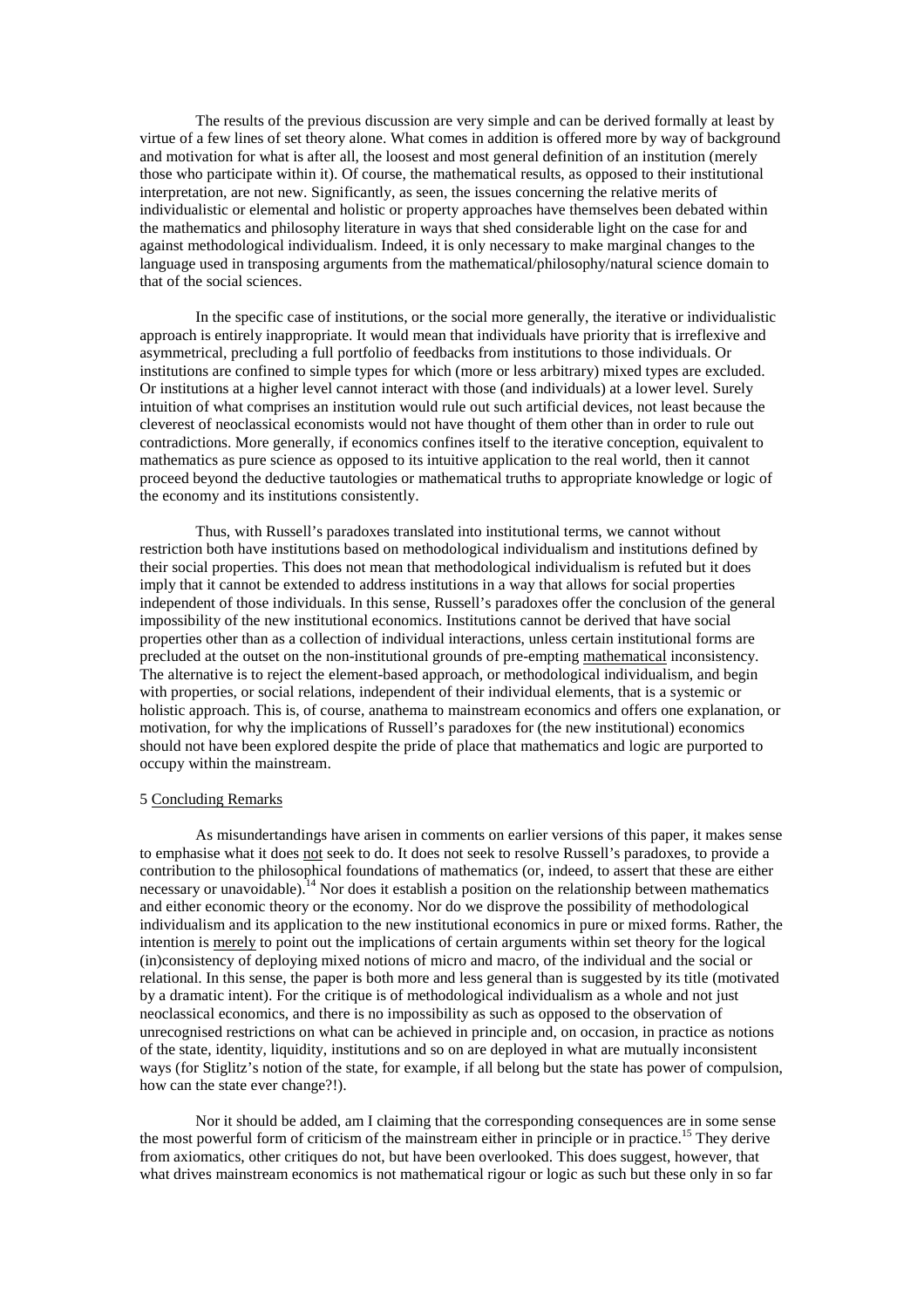as they are consistent with an unquestioned set of techniques that are all too familiar – those involving optimising individuals, with given production and utility functions, and in search of equilibrium, for example, Moscati (2005).<sup>16</sup> The technical apparatus is hedged with convexity assumptions and the like that the unsuspecting economist would not have thought of but for the need to grind out equilibrium with efficiency properties. This is the key to how the mainstream will react to this contribution or how it would respond to Russell's paradoxes if brought to their attention. They will simply be ignored, or observed only in passing on regardless often with accompanying misinterpretation, as for all contributions that do not conform to continuing use of standard techniques.<sup>1</sup>

This is not to say that the mainstream has been totally free of considerations that arise from the potential inconsistencies between extensional and intensional methods. These are exposed as extensive analysis from the individual exposes its own intensive limitations. It all began with the fiction of the Walrasian auctioneer – all price-takers means no price-makers. The problem of liquidity has already been discussed. The relationship between micro and macro remains a sore point, highlighted rather than resolved by the representative individual, and the same applies more generally to the various aggregation problems. Observance in the breach, if not ignorance, has been the fate, for example, of Arrow's Impossibility Theorem within social choice theory and, even more destructive for much of the intuition of the mainstream, the Cambridge Critique of Capital Theory. Nonetheless, to know that we cannot have a social welfare function based on pair-wise comparisons, a theory of production and distribution based on aggregate capital, and a theory of the social or institutional based on methodological individualism is of continuing critical relevance. Let these results be broadcast broadly, especially where the mainstream proclaims its superior rigour and scientific status. As with many other aspects, this is to work with notions of mathematics and science that have been rejected by mathematicians and scientists themselves for a hundred years and more.

# Footnotes

 $1$  Thanks to my brother Kit, a leading expert in these matters, for pointing to some relevant references in the philosophy of mathematics, and to Costas Lapavitsas, Roberto Veneziani and others for comments on earlier drafts.

 $2^{2}$  See Mosini (2007) for the huge difference between economics and the natural science, not least in the latter's inductive checks on the realism of its assumptions and its conceptualisation of equilibrium as a state of tension rather than as rest.

 $3$  See collection edited by Dow (1998), for example, and Chick and Dow (2001).

<sup>4</sup> We leave others to investigate the implications of other results within the logic of formal systems, such as Gödel's incompleteness theorems. There is also the issue of what sort of mathematics and mathematical assumptions are appropriate to economics – continuity, computability, and so on. See Velupillai (2005) for a contribution and other references of interest.

 $<sup>5</sup>$  Giocoli (2005) for a partial exception.</sup>

<sup>6</sup> In their Preface, they note that, "we have tried also to narrow the range of *philosophical* issues discussed in the selection to ones that could most easily be recognized as concerning the philosophy of *mathematics*", p. vii, so there is little scope for explicit consideration of extension to the social sciences.

<sup>7</sup> Even more simply, for Wang (1983, p. 530), if we substitute institution for set:

A set is a collection of previously given objects; the set is determined when it is determined for every given object x whether or not x belongs to it. The objects which belong to the set are its members, and the set is a single object formed by collecting the members together.

 $8$  As is recognised in the formal theory of networks, themselves to be considered a form of institution, with networking across networks, etc.

 $9$  See Fine (1980) and Hodgson (2007) for the failure of methodological individualism in practice for always having to assume as prior something as social for individuals to work upon.

 $10$  For a more extended critique of Akerlof and Kranton (2000) on this and other issues, see Fine  $(2009)$ .<br><sup>11</sup> It is a

It is a moot point whether individuals  $\{a\}$  and  $\{b\}$  are themselves institutions or not. Simple-minded ruling out of inner speculation would suggest that *a* and {*a*} are the same as one another. But allowing reflection from society back upon oneself would forge a difference between the two as an external influence, albeit one itself forged presumably out of aggregated individual interaction. The Robinson Crusoe metaphor for decentralised general equilibrium, for example, allows for the institution of the market independent of Robinson himself but with which he interacts as both producer and consumer. No doubt, he also talks to himself. Note that the fanatically consistent purveyor of the economic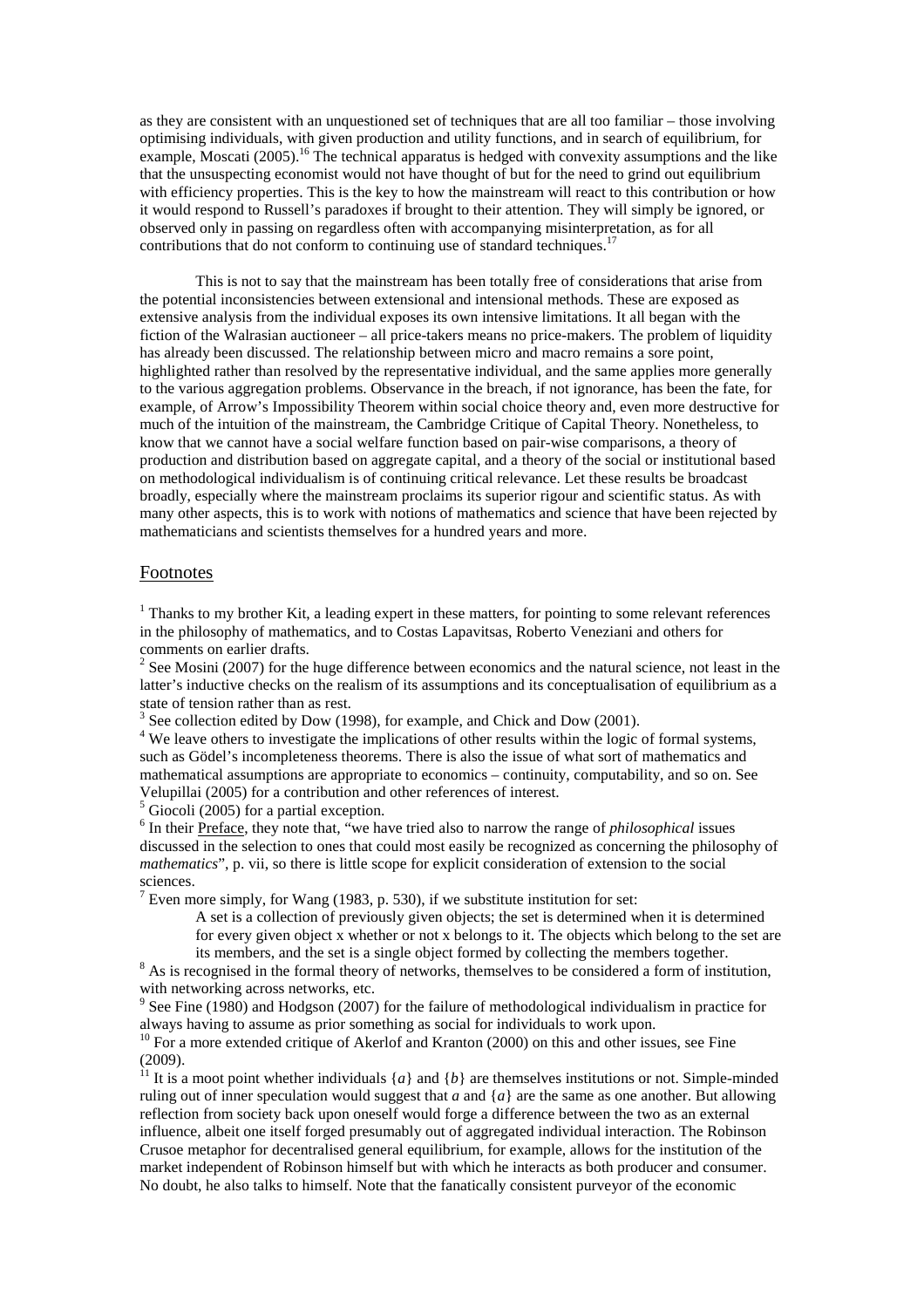approach to all social science, Gary Becker (1996, p. 18), is mathematically correct to deny individual's the right to meta-preferences but is <u>formally</u> nonsensical in attaching a lack of reason to rationality, Sen (1977)!

 $12$  To pursue the analogy, Putnam (1983, p. 310) concludes:

The real significance of the Russell paradox ... is this: it shows that *no* concrete structure can be a standard model for the naïve conception of the totality of all sets; for any concrete structure has a possible extension that contains more "sets".

 $13$  I hesitate to impose such abstract considerations upon the real world but this is precisely what financial regulation is about in some respects, defining what or what not might be traded including, if taken for granted, the right of regulation.

 $14$  See Putnam (1983).

<sup>15</sup> See Lukes (1968), for example, for a classic critique of methodological individualism.

<sup>16</sup> And hence a shifting meaning in what is meant by mathematical argument and rigour to conform to the dictates of mainstream economics, Weintraub (1998).

<sup>17</sup> Note the striking parallel with the response of reformists and apologists to Russell's paradoxes (heterodoxy and orthodoxy, respectively, as far as economics is concerned), Benacerraf and Putnam (1983, p. 3):

One way of describing the differences between these two groups is to say that, for one group, the epistemological principles have a higher priority or centrality than most particular bits of mathematics, and hence can be used as a critical tool; whereas for the other group just the reverse is the case: Existing mathematics is used as a touchstone for the formation of an epistemology, one of whose conditions of adequacy will be its ability to put all of mathematics in the proper perspective. To put it somewhat crudely, if some piece of mathematics doesn't fit the scheme, then a writer in the first group will tend to throw out the mathematics, whereas one in the second will tend to throw out the scheme.

### References

Akerlof, G., and R. Kranton (2000) "Economics and Identity", Quarterly Journal of Economics, vol 115, no 3, 715-53.

Backhouse, R. (1998) "If Mathematics is Informal, Then Perhaps We Should Accept that Economics Must Be Informal Too", Economic Journal, vol 108, no 451, pp. 1848-58.

Becker, G. (1996) Accounting for Tastes, Cambridge: Harvard University Press.

Benacerraf, P. and H. Putnam (1983) "Introduction" in Benacerraf and Putnam (eds) (1983).

Benacerraf, P. and H. Putnam (eds) (1983) Philosophy of Mathematics: Selected Readings, Cambridge: Cambridge University Press, second edition revised from (1964), Englewood Cliffs, NJ: Prentice-Hall.

Backhouse, R. and J. Creedy (eds) (1999) From Classical Economics to the Theory of the Firm, Essays in Honour of D. P. O'Brien, Cheltenham: Edward Elgar.

Blaug, M. (1999) "The Formalist Revolution or What Happened to Orthodox Economics after World War II", in Backhouse and Creedy (eds) (1999).

Blaug, M. (2001) "No History of Ideas, Please, We're Economists", Journal of Economic Perspectives, vol 15, no 1, pp. 145-64.

Blaug, M. (2003) "The Formalist Revolution of the 1950s", Journal of the History of Economic Thought, vol 25, no 2, pp. 145-56.

Boolos, G. (1983) "The Iterative Conception of Set", in Benacerraf and Putnam (eds) (1983), reprinted from Journal of Philosophy, vol 68, 1971, pp. 215-32.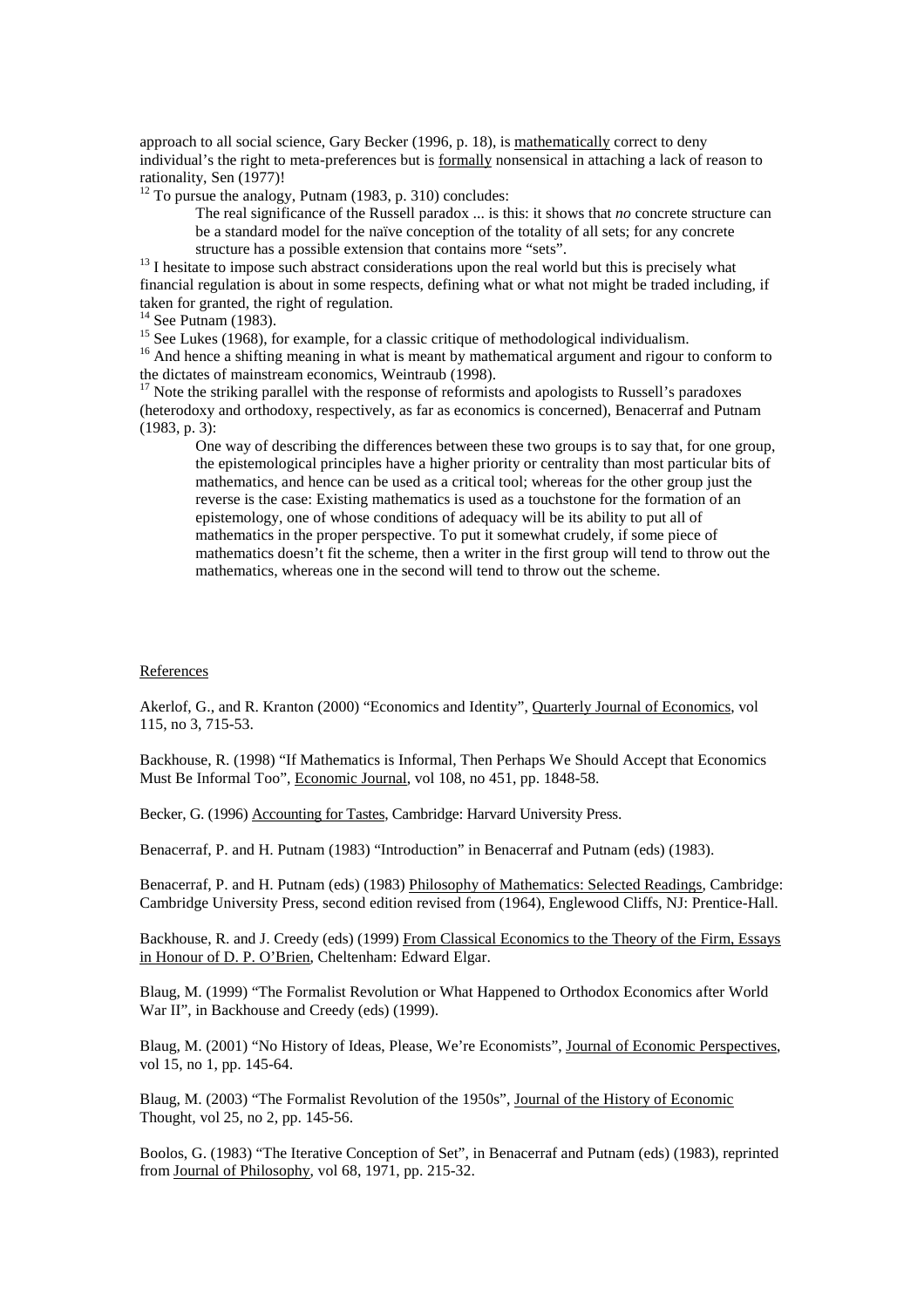Chick, V. and S. Dow (2001) "Formalism, Logic and Reality: A Keynesian Analysis", Cambridge Journal of Economics, vol 25, no 6, pp. 705-721.

Dasgupta, P. (2002) "Modern Economics and Its Critics", in Mäki (ed) (2002).

Davis, J. (2003) The Theory of the Individual in Economics: Identity and Value, London: Routledge.

Davis, J. (2007) "Postmodernism and the Individual as Process", Review of Social Economy, vol LXV, no 2, pp. 203-8.

Debreu, G. (1986) "Theoretic Models: Mathematical Form and Economic Content", Econometrica, vol 54, no 6, pp. 1259-70.

Demsetz, H. (1997) "The Primacy of Economics: An Explanation of the Comparative Success of Economics in the Social Sciences", Western Economic Association International 1996 Presidential Address, Economic Inquiry, vol XXXV, no 1, pp. 1-11.

Dow, S. (1998) "Editorial Introduction to the Formalism in Economics Controversy", Economic Journal, vol 108, no 451, pp. 1826-28.

Field, A. (1979) "On the Explanation of Rules Using Rational Choice Models", Journal of Economic Issues, vol 13, no 1, pp. 49-72.

Fine, B. (1980) Economic Theory and Ideology, London: Edward Arnold.

Fine, B. (2007) "The Historical Logic of Economics Imperialism and Meeting the Challenges of Contemporary Orthodoxy: Or Twelve Hypotheses on Economics, and What is to Be Done", https://eprints.soas.ac.uk/5620

Fine, B. (2009) "The Economics of Identity and the Identity of Economics", Cambridge Journal of Economics, vol 33, no 2, pp. 175-91.

Fine, B. and D. Milonakis (2003) "From Principle of Pricing to Pricing of Principle: Rationality and Irrationality in the Economic History of Douglass North", Comparative Studies in Society and History, vol 45, no 3, pp. 120-44.

Fine, B. and D. Milonakis (2009) From Economics Imperialism to Freakonomics: The Shifting Boundaries Between Economics and Other Social Sciences, London: Routledge.

Fine, K. (2006) "Class and Membership", mimeo.

Giocoli, N. (2005) "In the Sign of the Axiomatic Method: Mathematics as the Role Model for Neoclassical Economics", Blanqui Lecture, European Society for the History of Economic Thought, EHSET, Ninth Annual Conference, Stirling, June 9-12.

Gödel, K. (1983) "Russell's Mathematical Logic", in Benacerraf and Putnam (eds) (1983), reprinted from P. Schilpp (ed) (1944) The Philosophy of Bertrand Russell, Evanston and Chicago: Northwestern University, pp. 125-53.

Heertje, A. (ed) (1989) The Economic Role of the State, Oxford: Blackwell.

Hodgson, G. (2007) "Meanings of Methodological Individualism", Journal of Economic Methodology, vol 14, no 2, pp. 211-26.

Hutchison, T. (1998) "Ultra-Deductivism from Nassau Senior to Lionel Robbins and Daniel Hausman", Journal of Economic Methodology, vol. 5, no 1, pp. 43-91.

Lawson, T. (1997) Economics and Reality, London: Routledge.

Lucas, R. (1987) Models of Business Cycles, Oxford: Blackwell.